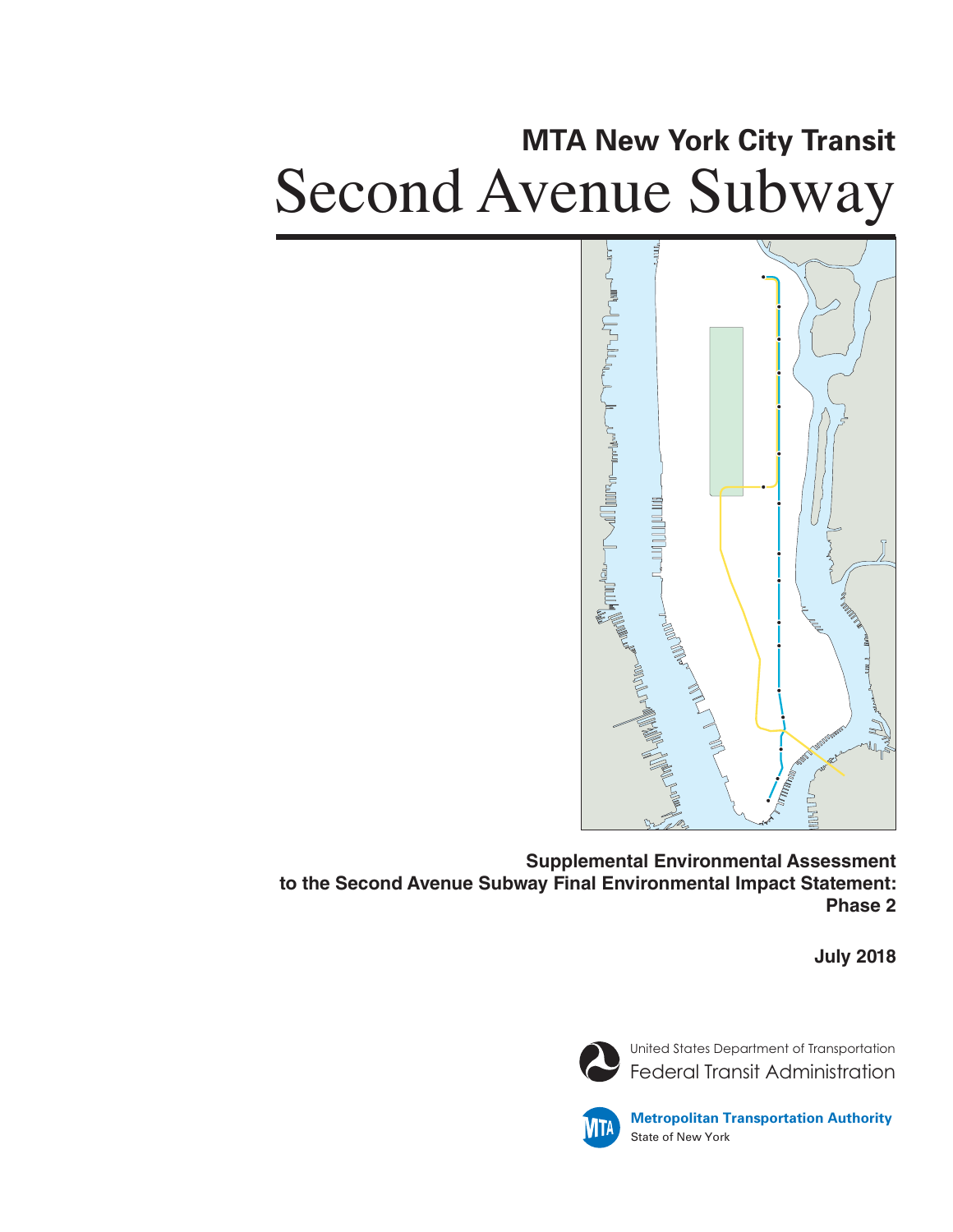### **Table of Contents**

| 1.1     |  |
|---------|--|
|         |  |
|         |  |
|         |  |
|         |  |
|         |  |
|         |  |
|         |  |
|         |  |
| 2.1     |  |
|         |  |
|         |  |
|         |  |
| 2.2.2.1 |  |
| 2.2.2.2 |  |
| 2.2.2.3 |  |
|         |  |
| 2.2.3.1 |  |
| 2.2.3.2 |  |
|         |  |
|         |  |
|         |  |
| 2.3.2.1 |  |
| 2.3.2.2 |  |
| 2.3.2.3 |  |
| 2.3.2.4 |  |
| 2.3.2.5 |  |
| 2.3.2.6 |  |
|         |  |
| 2.3.3.1 |  |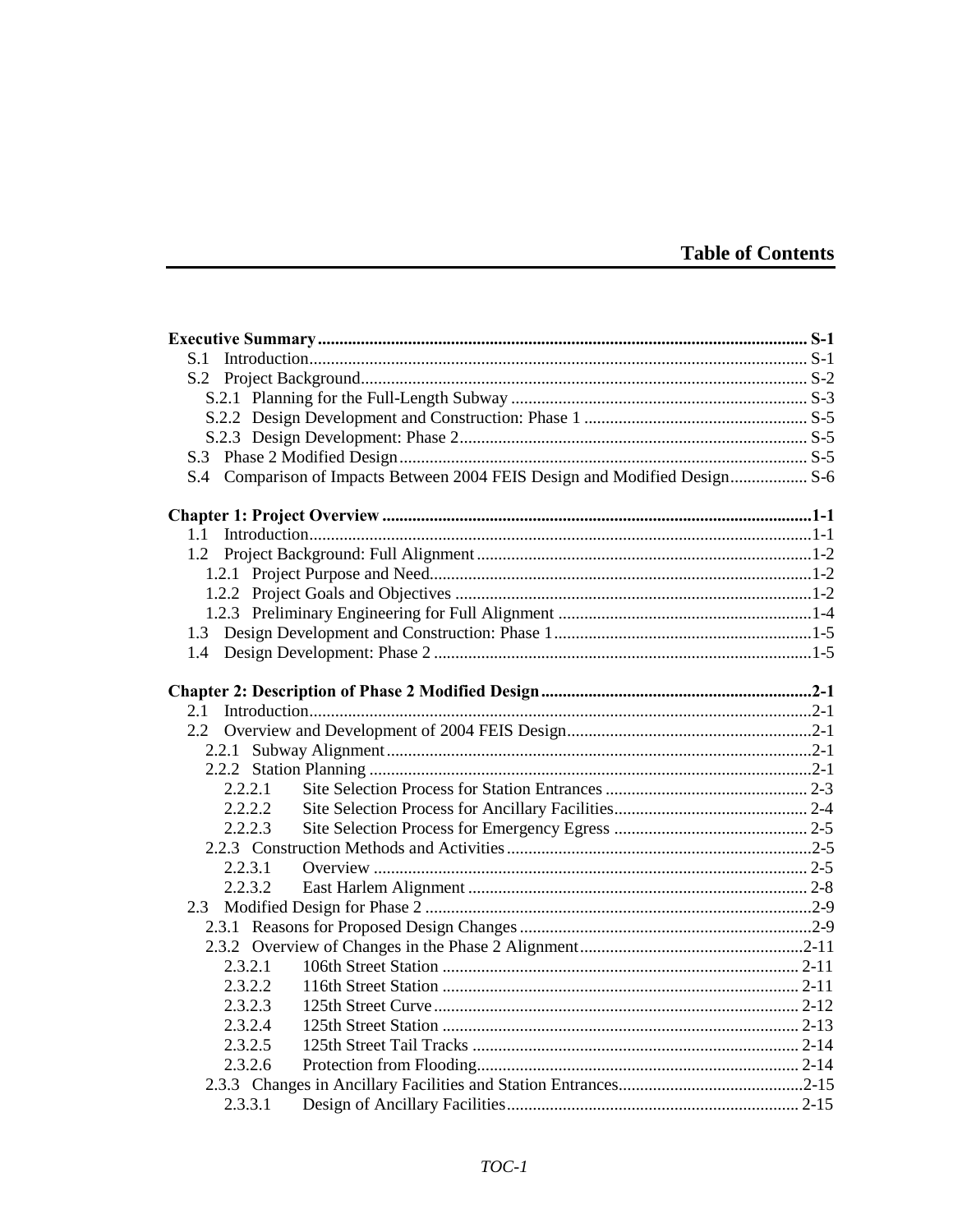| 2.3.3.2 |                                                              |  |
|---------|--------------------------------------------------------------|--|
| 2.3.3.3 | Locations of Ancillary Facilities and Station Entrances 2-19 |  |
| 2.3.3.4 |                                                              |  |
|         |                                                              |  |
| 2.4     |                                                              |  |
|         |                                                              |  |
| 3.1     |                                                              |  |
|         |                                                              |  |
|         |                                                              |  |
| 3.2.1.1 |                                                              |  |
| 3.2.1.2 |                                                              |  |
| 3.2.1.3 |                                                              |  |
| 3.2.1.4 |                                                              |  |
|         |                                                              |  |
| 3.2.2.1 |                                                              |  |
| 3.2.2.2 |                                                              |  |
| 3.2.2.3 |                                                              |  |
| 3.2.2.4 |                                                              |  |
| 3.3     |                                                              |  |
|         |                                                              |  |
|         |                                                              |  |
| 3.4.1.1 |                                                              |  |
| 3.4.1.2 |                                                              |  |
| 3.4.1.3 |                                                              |  |
| 3.4.1.4 |                                                              |  |
|         |                                                              |  |
| 3.4.2.1 |                                                              |  |
| 3.4.2.2 |                                                              |  |
| 3.4.2.3 |                                                              |  |
| 3.5     |                                                              |  |
|         |                                                              |  |
|         |                                                              |  |
|         |                                                              |  |
|         |                                                              |  |
|         |                                                              |  |
|         |                                                              |  |
|         |                                                              |  |
|         |                                                              |  |
|         |                                                              |  |
|         |                                                              |  |
|         |                                                              |  |
|         |                                                              |  |
| 5.1     |                                                              |  |
| 5.2     |                                                              |  |
|         |                                                              |  |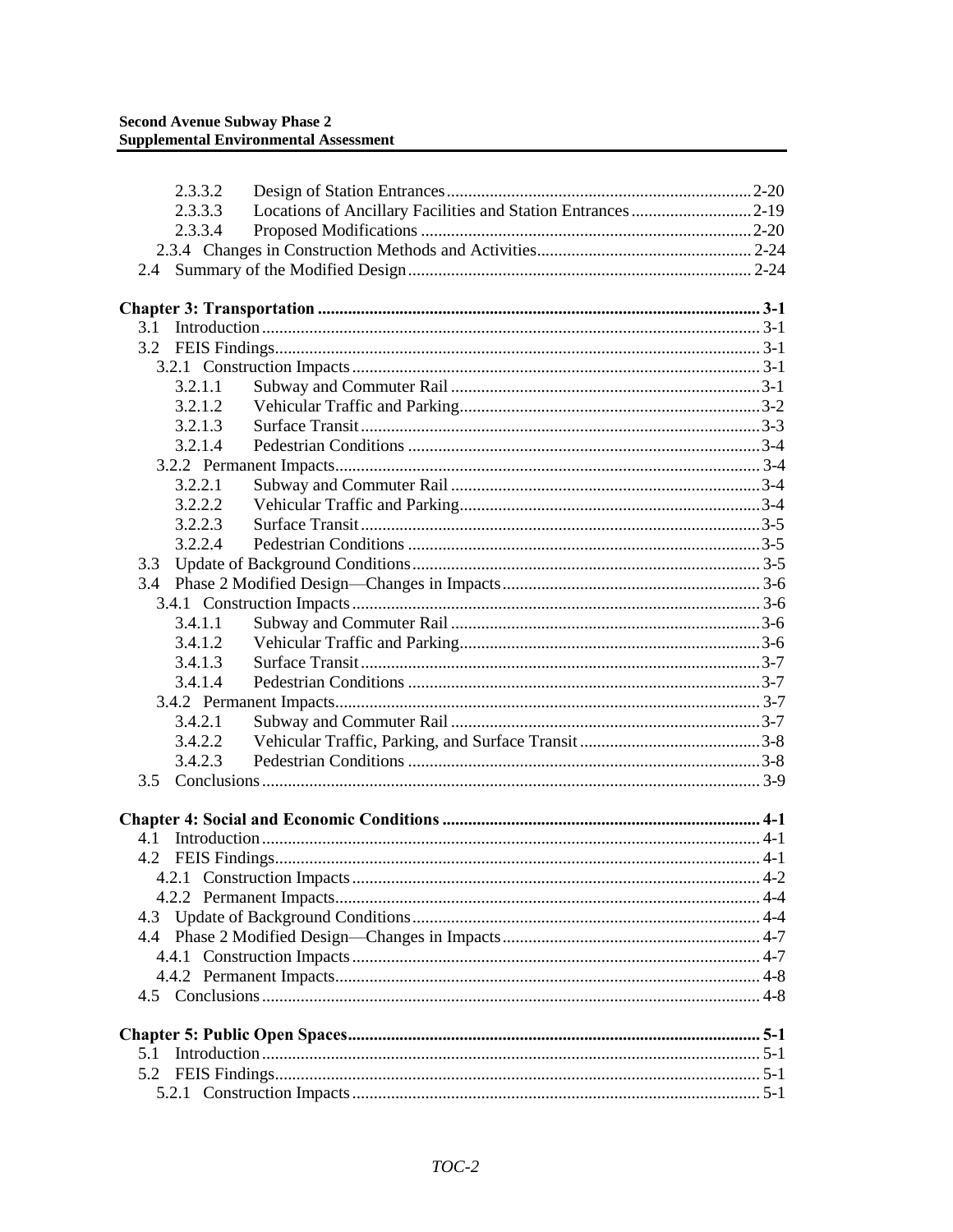| 6.1     |  |
|---------|--|
|         |  |
|         |  |
|         |  |
|         |  |
|         |  |
|         |  |
|         |  |
|         |  |
|         |  |
|         |  |
|         |  |
|         |  |
|         |  |
|         |  |
|         |  |
|         |  |
|         |  |
|         |  |
|         |  |
|         |  |
|         |  |
|         |  |
|         |  |
|         |  |
|         |  |
|         |  |
| 8.2.2.1 |  |
|         |  |
| 8.2.2.2 |  |
| 8.3     |  |
|         |  |
|         |  |
|         |  |
|         |  |
| 8.4.1.1 |  |
| 8.4.1.2 |  |
|         |  |
| 8.4.2.1 |  |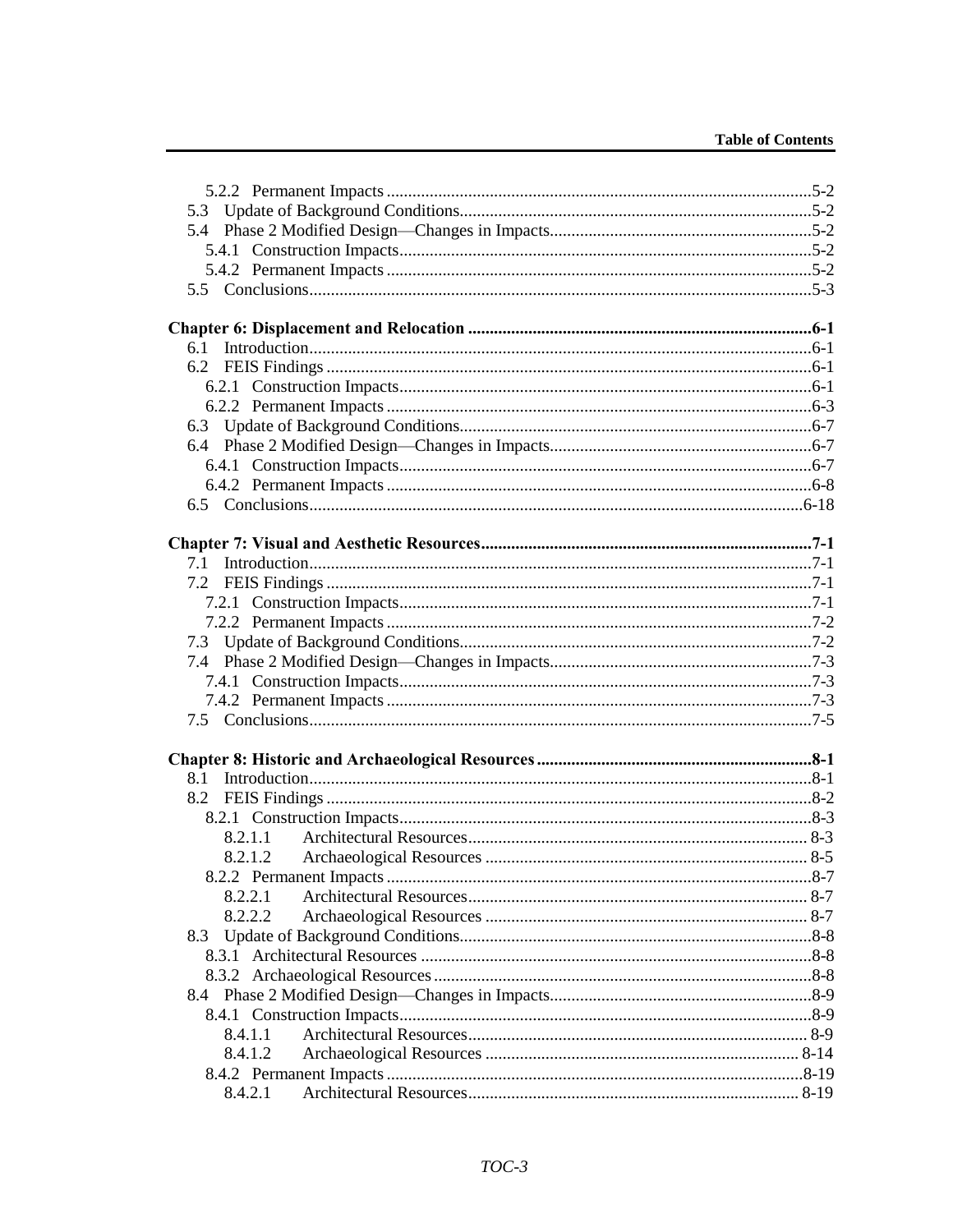| 8.4.2.2 |  |
|---------|--|
| 8.5     |  |
|         |  |
|         |  |
| 9.1     |  |
|         |  |
|         |  |
|         |  |
|         |  |
|         |  |
|         |  |
|         |  |
|         |  |
|         |  |
|         |  |
|         |  |
|         |  |
|         |  |
|         |  |
|         |  |
|         |  |
|         |  |
|         |  |
|         |  |
|         |  |
|         |  |
|         |  |
|         |  |
|         |  |
|         |  |
|         |  |
|         |  |
|         |  |
|         |  |
|         |  |
|         |  |
|         |  |
|         |  |
|         |  |
|         |  |
|         |  |
|         |  |
|         |  |
|         |  |
|         |  |
|         |  |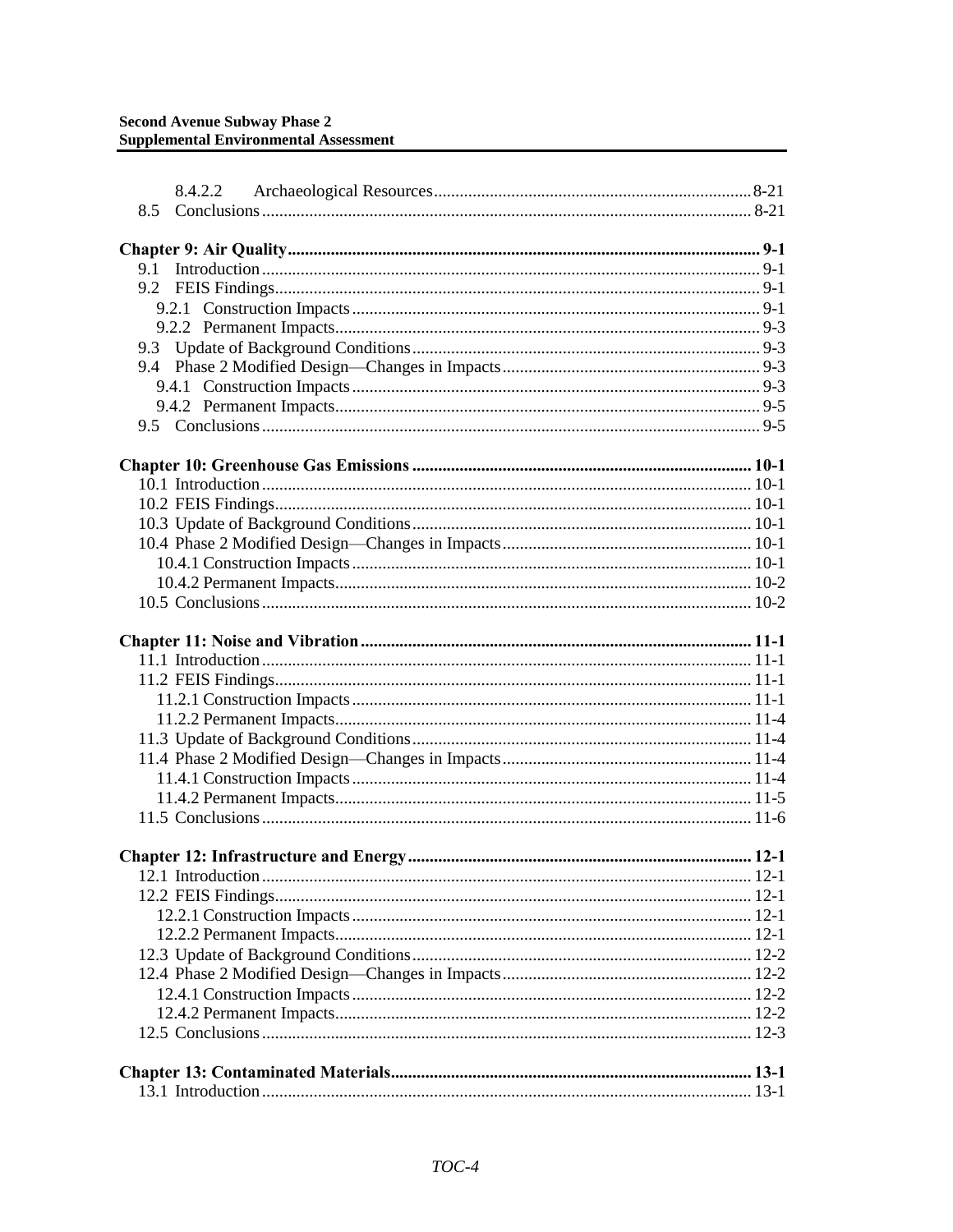#### **Table of Contents**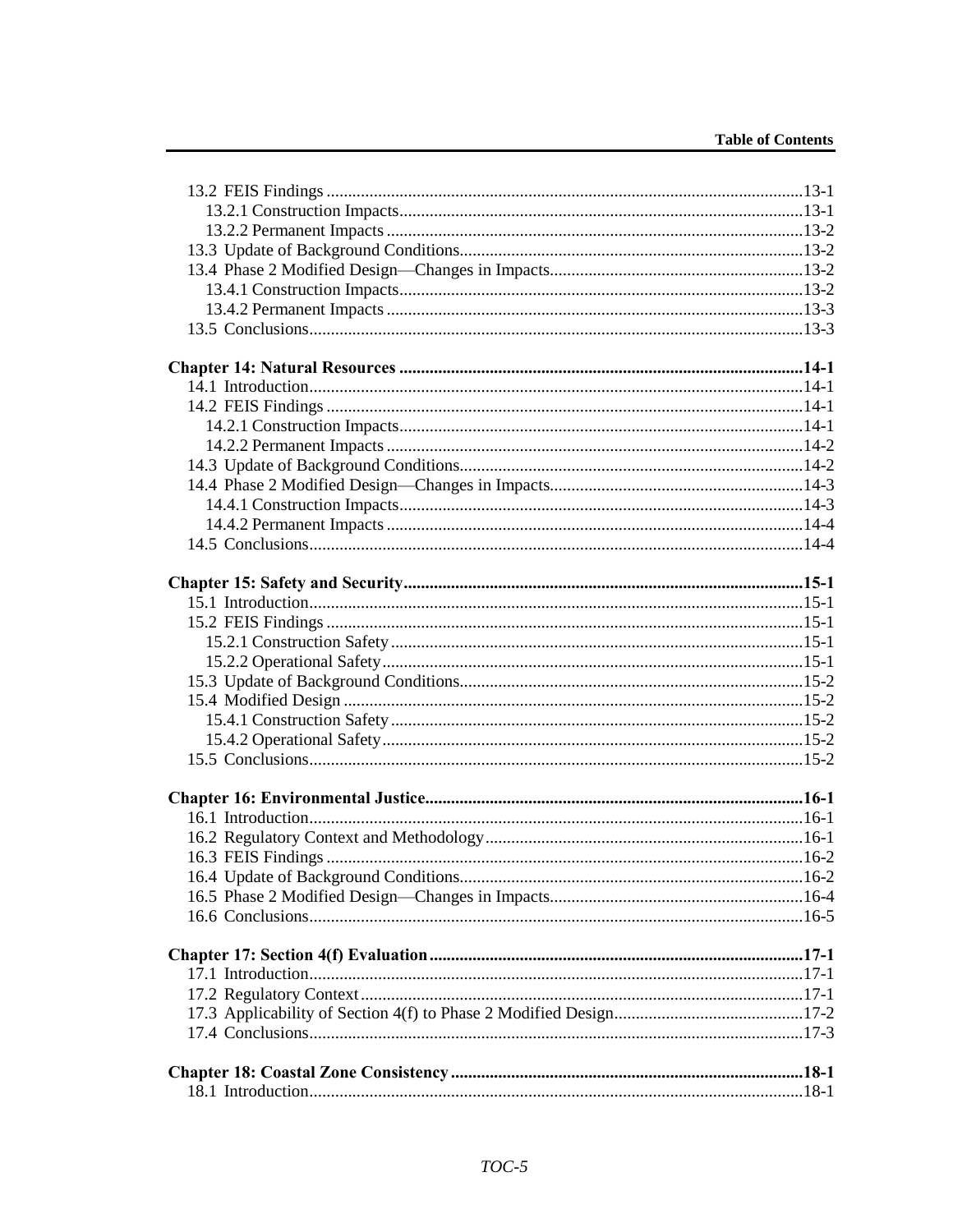| 19.2.2.1 |                                                             |  |
|----------|-------------------------------------------------------------|--|
|          |                                                             |  |
|          |                                                             |  |
|          |                                                             |  |
|          |                                                             |  |
|          |                                                             |  |
|          |                                                             |  |
|          |                                                             |  |
| 19.3.2.2 |                                                             |  |
|          |                                                             |  |
|          |                                                             |  |
|          |                                                             |  |
|          |                                                             |  |
|          |                                                             |  |
|          |                                                             |  |
|          |                                                             |  |
|          |                                                             |  |
| 20.3.1.1 |                                                             |  |
| 20.3.1.2 |                                                             |  |
| 20.3.1.3 | Quarterly Public Workshops and Ask the Experts Sessions20-4 |  |
| 20.3.1.4 |                                                             |  |
| 20.3.1.5 |                                                             |  |
|          |                                                             |  |
|          |                                                             |  |
|          |                                                             |  |
|          |                                                             |  |
|          |                                                             |  |
|          |                                                             |  |
|          |                                                             |  |
|          |                                                             |  |
|          |                                                             |  |
|          |                                                             |  |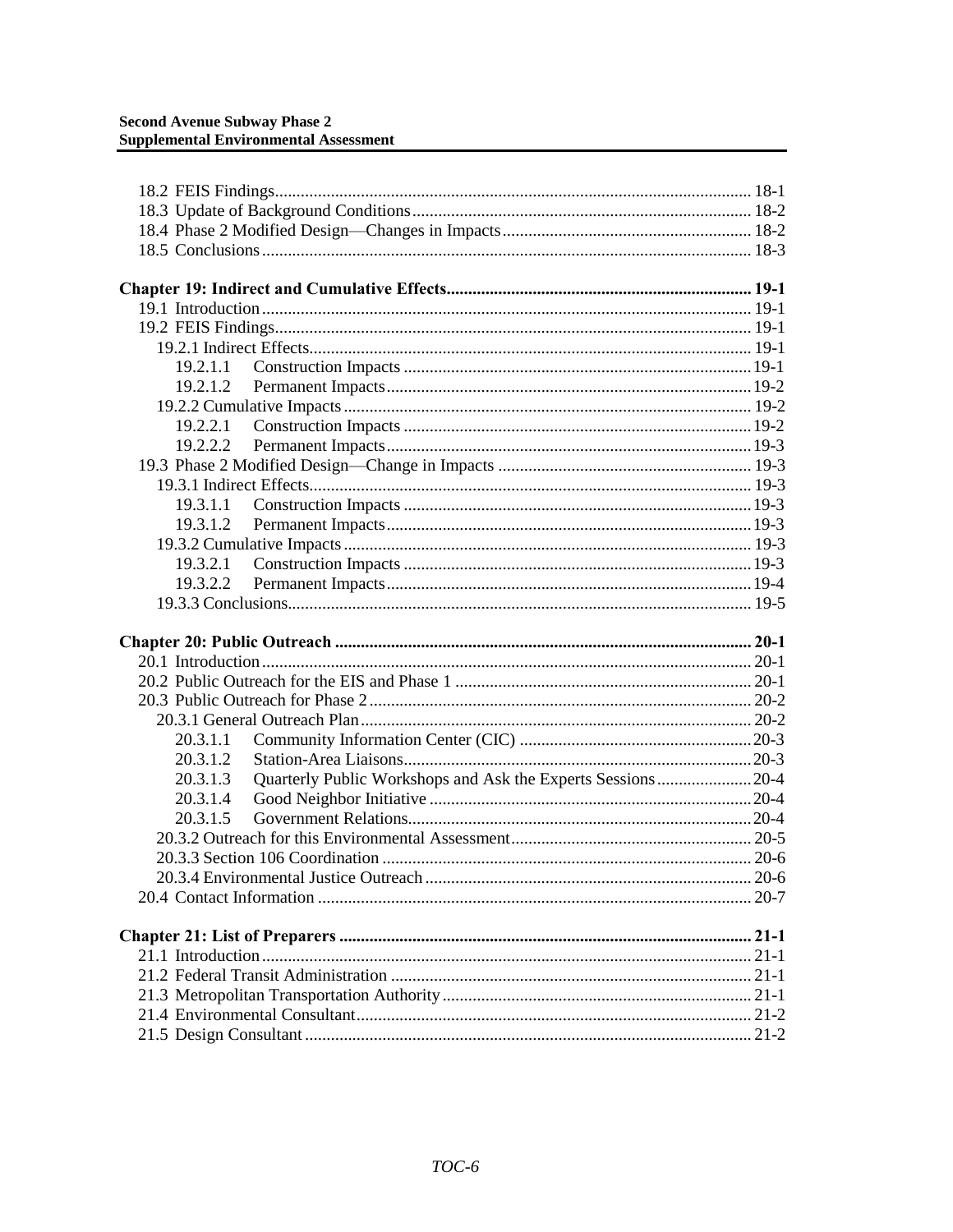#### **APPENDICES**

**Appendix A: Transportation Appendix B: Cultural Resources Appendix C: Natural Resources Appendix D: Coastal Zone Consistency Appendix E: Public Outreach Activities**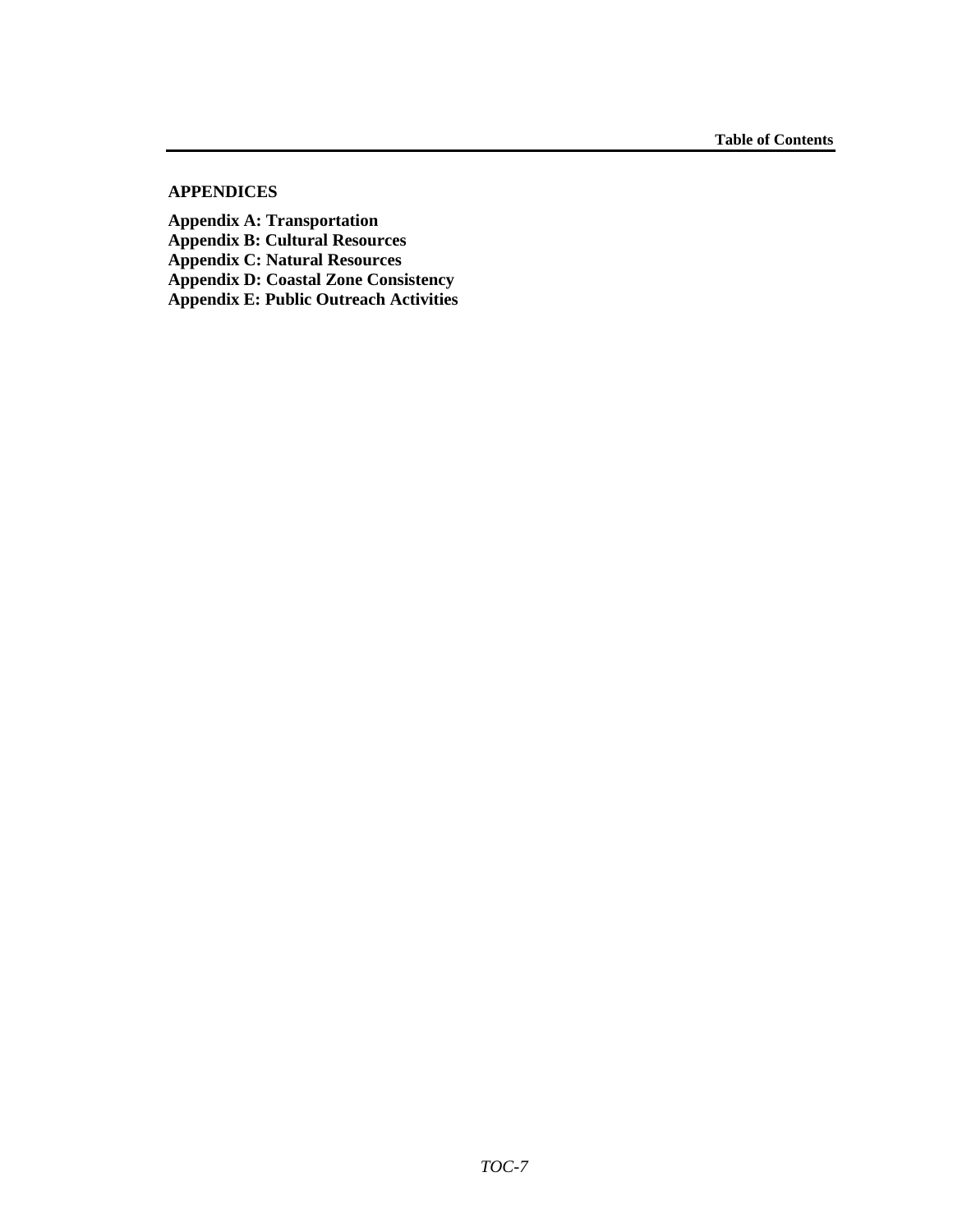## **List of Tables**

| S-2 Comparison of Impacts of Phase 2 of the Second Avenue Subway:                      |  |
|----------------------------------------------------------------------------------------|--|
|                                                                                        |  |
|                                                                                        |  |
| 4-1 Comparison of Population and Income Characteristics in the Study Area,             |  |
|                                                                                        |  |
| 6-1 Preliminary List of Private Properties to be Acquired for Permanent Project        |  |
|                                                                                        |  |
|                                                                                        |  |
| 6-3 Comparison of Property Acquisitions, FEIS Design versus Modified Design  6-18      |  |
|                                                                                        |  |
|                                                                                        |  |
|                                                                                        |  |
|                                                                                        |  |
|                                                                                        |  |
| 11-1 Cumulative Construction Noise Lot-Line Limits at 50 Feet Based on 2004 FEIS  11-3 |  |
| 16-1 Comparison of Population and Income Characteristics in the Study Area,            |  |
|                                                                                        |  |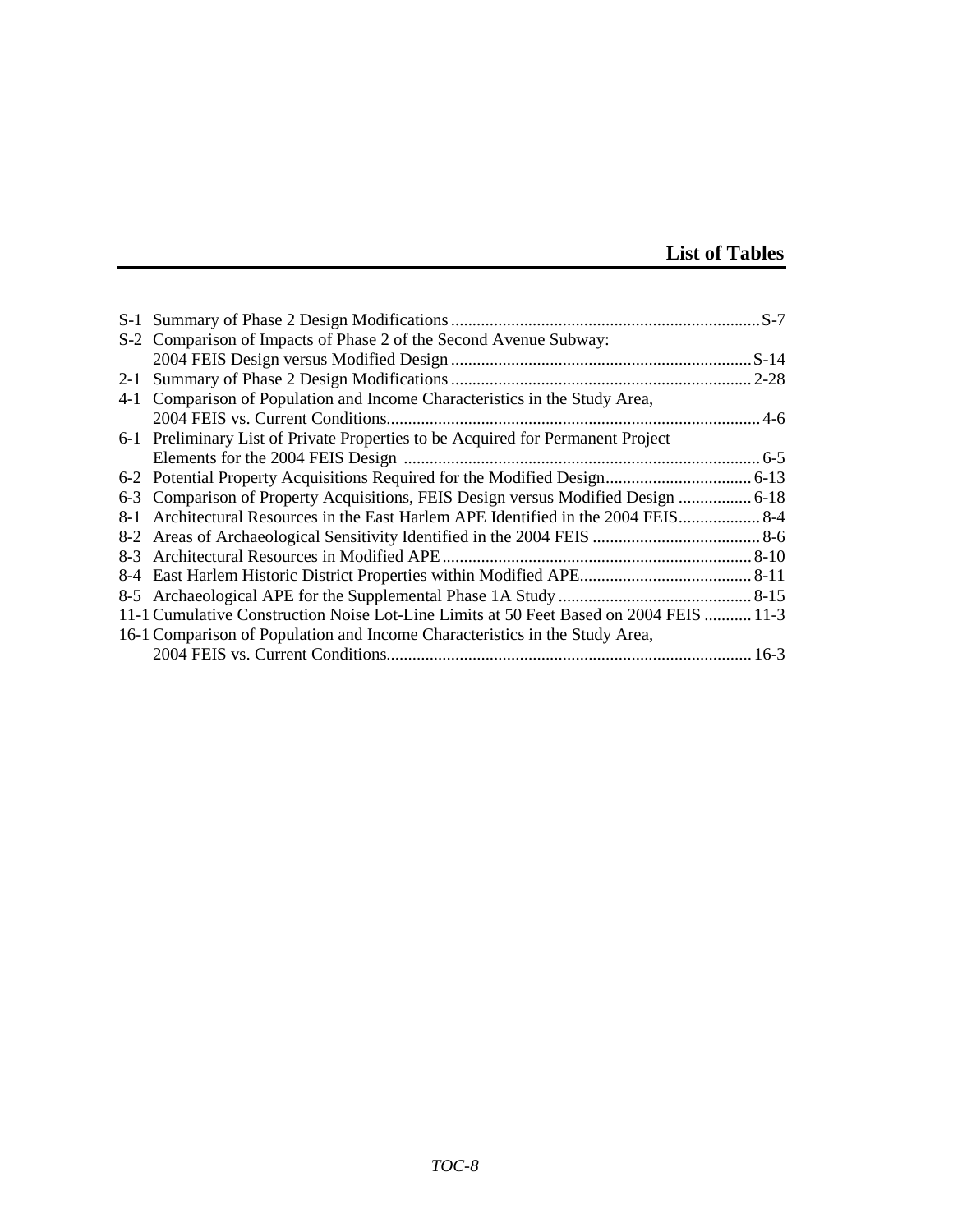## **List of Figures**

|         |                                                                                 | <b>Following Page:</b> |
|---------|---------------------------------------------------------------------------------|------------------------|
| $S-1$   |                                                                                 |                        |
| $S-2$   |                                                                                 |                        |
| $S-3$   | Comparison of 2004 FEIS Design and Modified 106th Street Station S-6            |                        |
| $S-4$   | Comparison of 2004 FEIS Design and Modified Design 116th Street Station S-6     |                        |
| $S-5$   | Comparison of 2004 FEIS Design and Modified Design 125th Street Curve  S-6      |                        |
| $S-6$   | Comparison of 2004 FEIS Design and Modified Design 125th Street Station S-6     |                        |
| $S-7$   | Comparison of 2004 FEIS Design and Modified Design 125th Street Tail Tracks S-6 |                        |
| $1-1$   |                                                                                 |                        |
| $1-2$   |                                                                                 |                        |
| $2-1a$  | Comparison of 2004 FEIS Design and Modified 106th Street Station2-11            |                        |
| $2-1b$  |                                                                                 |                        |
| $2-2a$  | Comparison of 2004 FEIS Design and Modified Design 116th Street Station2-11     |                        |
| $2-2b$  |                                                                                 |                        |
| $2-3a$  | Comparison of 2004 FEIS Design and Modified Design 125th Street Curve 2-11      |                        |
| $2-3b$  |                                                                                 |                        |
| $2-4a$  | Comparison of 2004 FEIS Design and Modified Design 125th Street Station2-11     |                        |
| $2-4b$  |                                                                                 |                        |
| $2-5a$  | Comparison of 2004 FEIS Design and Modified Design 125th Street Tail Tracks2-11 |                        |
| $2-5b$  |                                                                                 |                        |
| $2 - 6$ |                                                                                 |                        |
| $2 - 7$ |                                                                                 |                        |
| $4 - 1$ |                                                                                 |                        |
| $4 - 2$ |                                                                                 |                        |
| $5 - 1$ |                                                                                 |                        |
| $6-1$   | Land Acquisition – Comparison of 2004 FEIS Design and Modified Design,          |                        |
|         |                                                                                 |                        |
| $6 - 2$ | Land Acquisition - Comparison of 2004 FEIS Design and Modified Design,          |                        |
|         |                                                                                 |                        |
| $6 - 3$ | Land Acquisition - Comparison of 2004 FEIS Design and Modified Design,          |                        |
|         |                                                                                 |                        |
| $6 - 4$ | Land Acquisition - Comparison of 2004 FEIS Design and Modified Design,          |                        |
|         |                                                                                 |                        |
| $6 - 5$ | Land Acquisition - Comparison of 2004 FEIS Design and Modified Design,          |                        |
|         |                                                                                 |                        |
| 8-1     | East Harlem Historic District                                                   |                        |
| $8-2$   |                                                                                 |                        |
| $8-3$   |                                                                                 |                        |
| $8 - 4$ |                                                                                 |                        |
| $8 - 5$ |                                                                                 |                        |
| $8 - 6$ |                                                                                 |                        |
| $8 - 7$ |                                                                                 |                        |
| $8 - 8$ |                                                                                 |                        |